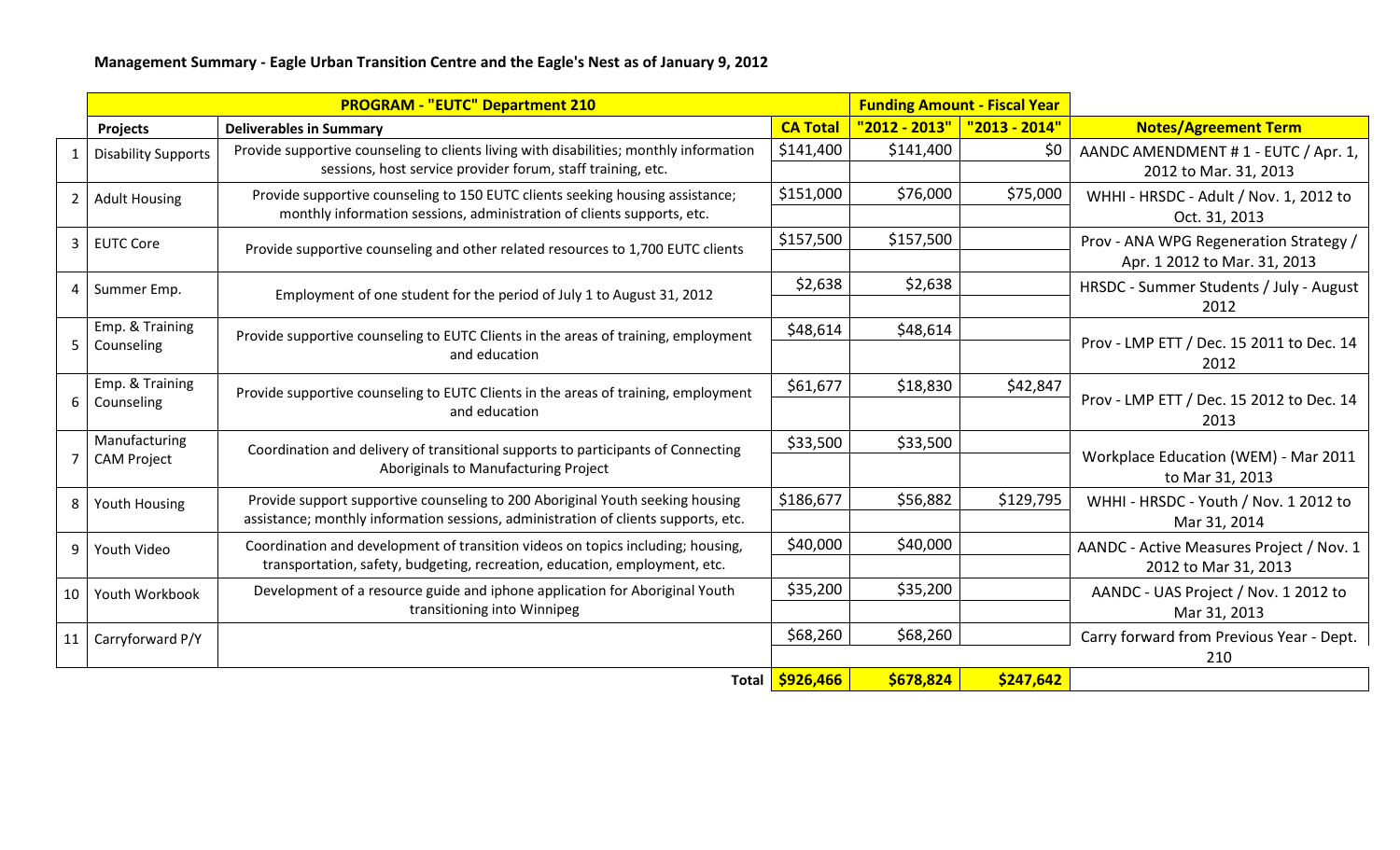| <b>PROGRAM - "Eagle's Nest" Department 209</b> |                                                                                   |                 | <b>Funding Amount - Fiscal Year</b> |                       |                                                               |
|------------------------------------------------|-----------------------------------------------------------------------------------|-----------------|-------------------------------------|-----------------------|---------------------------------------------------------------|
|                                                | <b>Deliverables in Summary</b>                                                    | <b>CA Total</b> | "2012 - 2013"                       | <u> "2013 - 2014"</u> | <b>Notes/Agreement Term</b>                                   |
| 1   Eagles Nest - NA                           | Provide supportive counseling and case management to 75 Aboriginal Youth          | \$25,000        | \$25,000                            |                       |                                                               |
|                                                | attending the Eagles Nest Project                                                 |                 |                                     |                       | Prov - Neighbourhood Renewal Fund /<br>Apr 1 2012 to Mar 2013 |
|                                                | Coordinate and implement personal and professional development activities to 75   | \$146,500       | \$146,500                           |                       | City - OAN / Dec 15, 2011 to Dec 14, 2012                     |
| 2   Eagles Nest - City                         | Aboriginal Youth to ultimately help them to achieve goals including; returning to |                 |                                     |                       |                                                               |
|                                                | school, obtaining employment or registering for training                          |                 |                                     |                       |                                                               |
| Eagles Nest - City                             | Same as above                                                                     | \$146,500       |                                     | \$146,500             | City - OAN / Dec 15, 2012 to Dec 14, 2013                     |
|                                                | Coordinate and implement personal and professional development activities to 75   | \$10,000        | \$10,000                            |                       |                                                               |
| 4   Eagles Nest - CCAY                         | Aboriginal Youth to ultimately help them to achieve goals including; returning to |                 |                                     |                       | AANDC - CCAY / Apr 1, 2012 to Mar 31,                         |
|                                                | school, obtaining employment or registering for training                          |                 |                                     |                       | 2013                                                          |
|                                                |                                                                                   |                 |                                     |                       | Carry forward from Previous Year - Dept.                      |
| 5   Eagles Nest - P/Y                          | Carry forward from Previous Year                                                  | \$110,000       | \$110,000                           |                       | 209                                                           |
|                                                | <b>Total</b>                                                                      | \$438,000       | \$291,500                           | \$146,500             |                                                               |
|                                                | <b>Combined Totals - EUTC and Eagles Nest</b>                                     | \$1,364,466     | \$970,324                           | \$394,142             |                                                               |

## **Proposed and anticipated Projects January 2013 and beyond**

| $1$ Eagles Nest        | National Crime Prevention Centre - 5 t year proposal to support Eagles Nest operations<br>2013 - 2018 | \$675,000   | Project Denied-5 years at \$135k - April 2013 to March 2018                                                      |
|------------------------|-------------------------------------------------------------------------------------------------------|-------------|------------------------------------------------------------------------------------------------------------------|
| 2   Eagles Nest - CCAY | Eagles Nest Project renewal for one year                                                              | \$100,00    | To be submitted in response to RFP<br>Term - April 1, 2013 to March 31, 2014                                     |
| $3$ EUTC               | <b>Disabilities</b>                                                                                   | \$141,000   | To be submitted in February 2013 - initial meeting with AANDC<br>re: renewal for April 1, 2013 to March 31, 2014 |
| $4$ EUTC               | <b>EUTC Core</b>                                                                                      | \$157,500   | EUTC Renewal from the Winnipeg Regeneration Strategy<br>Term April 1, 2013 to March 31, 2014                     |
| $5$ EUTC               | Community Support Services Program Proposal to AANDC                                                  |             | \$65,000   January 7, 2013 to March 31, 2013 - submitted                                                         |
| $6$ EUTC               | United Way Aboriginal Organization Capacity Building Fund                                             | \$10,000    | February to March 31, 2013 - to be submitted                                                                     |
|                        | Total                                                                                                 | \$1,148,500 |                                                                                                                  |